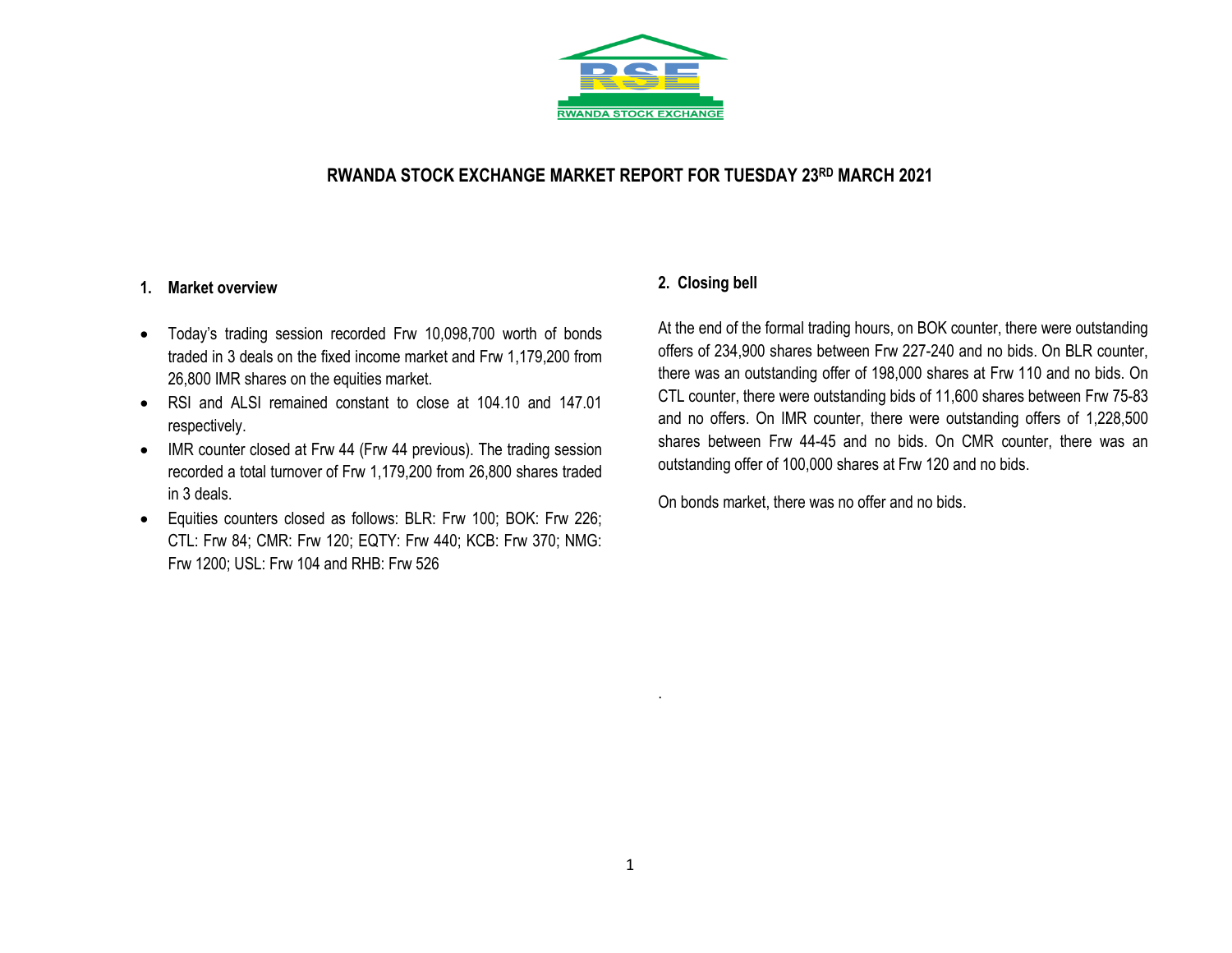#### **3. Equities Market on 23/03/2021**

| <b>ISIN-CODE</b>    | <b>Stock</b> | <b>High</b> | Past 12<br>months<br>Low | <b>High</b> | <b>Today's session</b><br>Low | <b>Closing</b> | Prev. | Change  | <b>Volume</b> | <b>Value</b> |
|---------------------|--------------|-------------|--------------------------|-------------|-------------------------------|----------------|-------|---------|---------------|--------------|
| RW000A1JCYA5        | <b>BOK</b>   | 265         | 225                      | 0.00        | 0.00                          | 226            | 226   | 0.00    | 0.00          | 0.00         |
| RW000A1H63N6        | <b>BLR</b>   | 139         | 100                      | 0.00        | 0.00                          | 100            | 100   | 0.00    | 0.00          | 0.00         |
| KE0000000380        | <b>NMG</b>   | 1,200       | 1,200                    | 0.00        | 0.00                          | 1,200          | 1,200 | 0.00    | 0.00          | 0.00         |
| KE0000000315        | <b>KCB</b>   | 370         | 370                      | 0.00        | 0.00                          | 370            | 370   | 0.00    | 0.00          | 0.00         |
| KE0000000489        | <b>USL</b>   | 104         | 104                      | 0.00        | 0.00                          | 104            | 104   | 0.00    | 0.00          | 0.00         |
| KE0000000554        | <b>EQTY</b>  | 440         | 440                      | 0.00        | 0.00                          | 440            | 440   | 0.00    | 0.00          | 0.00         |
| <b>RW000A14UYP4</b> | <b>CTL</b>   | 84          | 65                       | 0.00        | 0.00                          | 84             | 84    | 0.00    | 0.00          | 0.00         |
| <b>RW000A2DN989</b> | <b>IMR</b>   | 90          | 42                       | 44          | 44                            | 44             | 44    | $+0.00$ | 26,800        | 1,179,200    |
| ZAE000244737        | <b>RHB</b>   | 0.00        | 0.00                     | 0.00        | 0.00                          | 526            | 526   | 0.00    | 0.00          | 0.00         |
| RW000A2QAPH5        | <b>CMR</b>   | 0.00        | 0.00                     | 0.00        | 0.00                          | 120            | 120   | 0.00    | 0.00          | 0.00         |

| <b>Market Status</b> |          |  |  |  |  |  |  |  |
|----------------------|----------|--|--|--|--|--|--|--|
| 08h50-08h59          | Pre-Open |  |  |  |  |  |  |  |
| 09h00-12h00          | Open     |  |  |  |  |  |  |  |
| 12h00-08h50          | Close    |  |  |  |  |  |  |  |

| <b>INDICES</b>            | <b>Previous</b> | <b>Today</b> | <b>Points</b> | Change % | Exchange rate against Frw as at 23/03/2021 |             |            |                |
|---------------------------|-----------------|--------------|---------------|----------|--------------------------------------------|-------------|------------|----------------|
| <b>RSI</b>                | 104.10          | 104.10       | $+0.00$       | $+0.00$  | <b>Currency</b>                            | <b>Sell</b> | <b>Buy</b> | <b>Average</b> |
|                           |                 |              |               |          | <b>USD</b>                                 | 988.03      | 968.66     | 978.35         |
| <b>ALSI</b>               | 147.01          | 147.01       | $+0.00$       | $+0.00$  | <b>KES</b>                                 | 8.99        | 8.81       | 8.90           |
| <b>OTHER TRADING STAT</b> |                 |              |               |          | <b>UGS</b>                                 | 0.27        | 0.26       | 0.26           |
|                           |                 |              |               |          | <b>BIF</b>                                 | 0.50        | 0.49       | 0.50           |
| <b>Shares traded</b>      | 2,800           | 26,800       | 24,000        | 857.14   | <b>TZS</b>                                 | 0.42        | 0.41       | 0.42           |
| <b>Equity Turnover</b>    | 123,200         | 1,179,200    | 1,056,000     | 857.14   | <b>ZAR</b>                                 | 66.66       | 65.36      | 66.01          |
| Number of deals           | 2.00            | 3.00         | 1.00          | 50.00    | <b>Market Capitalization (Frw)</b>         |             |            |                |
|                           |                 |              |               |          | 3,435,520,098,368                          |             |            |                |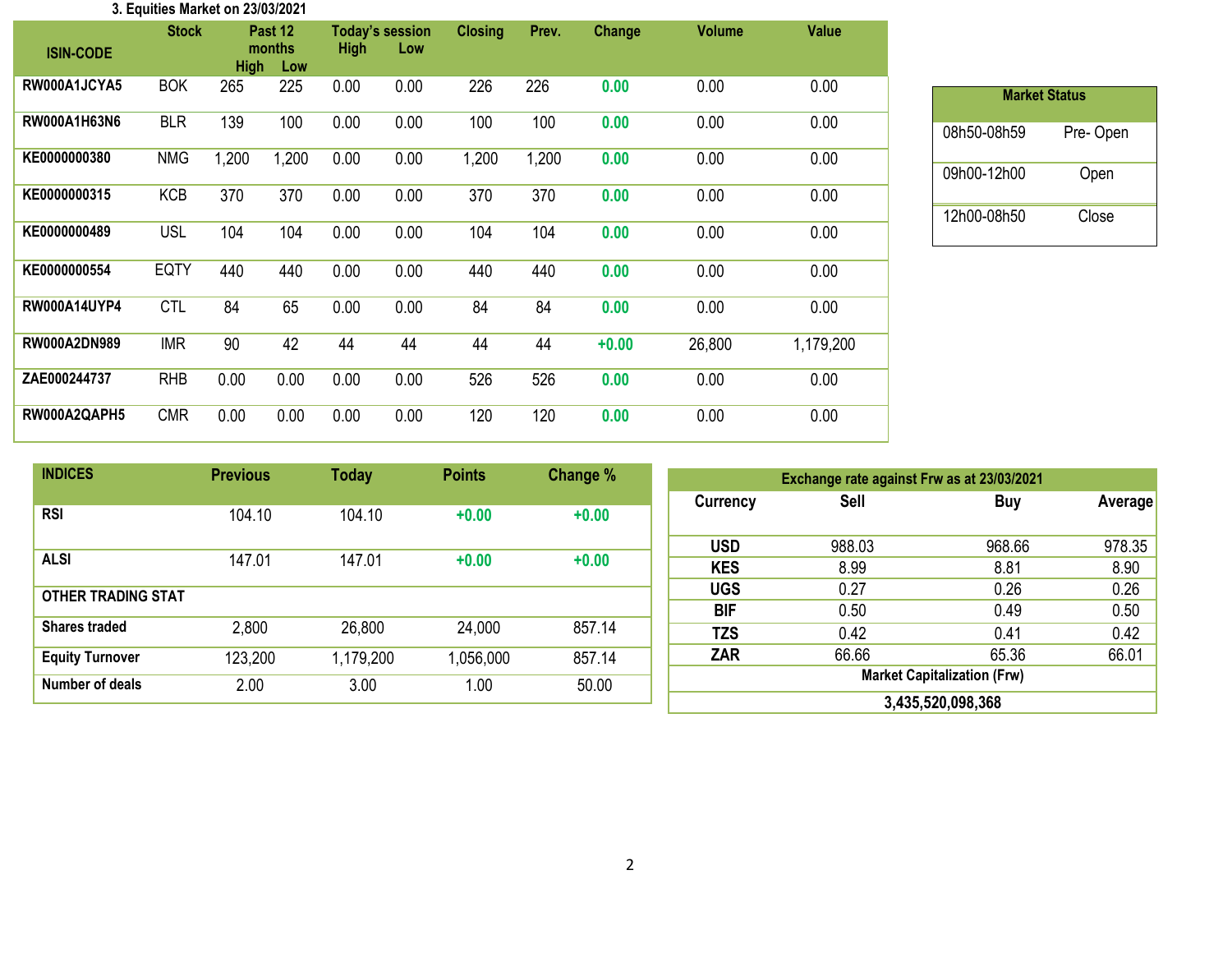#### **4. INDICES**



## **5. Bond market on 23/03/2021**

#### A**.** Government bonds

| <b>ISIN-CODE</b>    | <b>Status</b> | <b>Security</b> | <b>Maturity</b> | <b>Coupon rate</b> | Close.<br><b>Price</b> | Prev.<br><b>Price</b> | <b>Bids</b> | <b>Offers</b> | <b>Bond traded</b> |
|---------------------|---------------|-----------------|-----------------|--------------------|------------------------|-----------------------|-------------|---------------|--------------------|
| RW000A1ZTAM0        |               | FXD4/2014/7yrs  | 19/11/2021      | 12.475%            | 101                    | 101                   | 0.00        | 0.00          | 0.00               |
| <b>RW000A1Z2RJ7</b> |               | FXD2/2015/10yrs | 25/05/2025      | 12.925%            | 103                    | 103                   | 0.00        | 0.00          | 0.00               |
| RW000A182K48        |               | FXD2/2016/15Yrs | 09/05/2031      | 13.5%              | 108                    | 108                   | 0.00        | 0.00          | 0.00               |
| RW000A185V91        |               | FXD 3/2016/5Yrs | 20/08/2021      | 12.25%             | 101.1                  | 101.1                 | 0.00        | 0.00          | 0.00               |
| <b>RW000A19D0U5</b> |               | FXD1/2017/5Yrs  | 18/02/2022      | 12.375%            | 103.5                  | 103.5                 | 0.00        | 0.00          | 0.00               |
| <b>RW000A19JG53</b> |               | FXD2/2017/7Yrs  | 17/05/2024      | 12.675%            | 104.1                  | 104.1                 | 0.00        | 0.00          | 0.00               |
| <b>RW000A19NL84</b> |               | FXD3/2017/5Yrs  | 19/08/2022      | 12.200%            | 103                    | 103                   | 0.00        | 0.00          | 0.00               |
| RW000A19S1Q4        | Re-opened     | FXD4/2017/7Yrs  | 15/11/2024      | 12.40%             | 103.6                  | 102                   | 0.00        | 0.00          | 100,000            |
| RW000A19W8Z4        |               | FXD1/2018/5Yrs  | 17/02/2023      | 11.80%             | 104.5                  | 104.5                 | 0.00        | 0.00          | 0.00               |
| <b>RW000A19HS6</b>  | Re-opened     | FXD2/2018/10Yrs | 12/05/2028      | 12.50%             | 103                    | 103                   | 0.00        | 0.00          | 0.00               |
| RW000A194997        | Re-opened     | FXD3/2018/15Yrs | 05/08/2033      | 12.9%              | 103.5                  | 103.5                 | 0.00        | 0.00          | 0.00               |
| <b>RW000A2RUZ00</b> |               | FXD4/2018/3Yrs  | 19/11/2021      | 11.150%            | 104.485                | 104.485               | 0.00        | 0.00          | 0.00               |
| RW000A2RYEG9        | Re-opened     | FXD1/2019/7Yrs  | 13/02/2026      | 11.850%            | 100.5                  | 100.5                 | 0.00        | 0.00          | 0.00               |
| RW000A2R26W1        | Re-opened     | FXD2/2019/5Yrs  | 17/05/2024      | 11.300%            | 105.5                  | 103                   | 0.00        | 0.00          | 8,500,000          |
| RW000A2R64M3        | Re-opened     | FXD3/2019/20Yrs | 29/07/2039      | 13.250%            | 101                    | 101                   | 0.00        | 0.00          | 0.00               |
| <b>RW000A2SA2Y9</b> | Re-opened     | FXD4/2019/3Yrs  | 18/11/2022      | 10.950%            | 104.369                | 104.369               | 0.00        | 0.00          | 0.00               |
| <b>RW000A2SA2Z6</b> | Re-opened     | FXD5/2019/7Yrs  | 13/11/2026      | 11.550%            | 104.7                  | 104.7                 | 0.00        | 0.00          | 0.00               |
| <b>RW000A2SB2X0</b> |               | FXD1/2020/3Yrs  | 20/01/2023      | 10.800%            | 103                    | 103                   | 0.00        | 0.00          | 0.00               |
| <b>RW000A28UBB2</b> | Re-opened     | FXD2/2020/15Yrs | 02/02/2035      | 12.550%            | 102.76                 | 102                   | 0.00        | 0.00          | 1,000,000          |
| <b>RW000A28VKN6</b> |               | FXD3/2020/3Yrs  | 24/03/2023      | 10.650%            | 103.1                  | 103.1                 | 0.00        | 0.00          | 0.00               |
| <b>RW000A28XYS2</b> | Re-opened     | FXD4/2020/10Yrs | 10/05/2030      | 12.150%            | 103.2                  | 103.2                 | 0.00        | 0.00          | 0.00               |